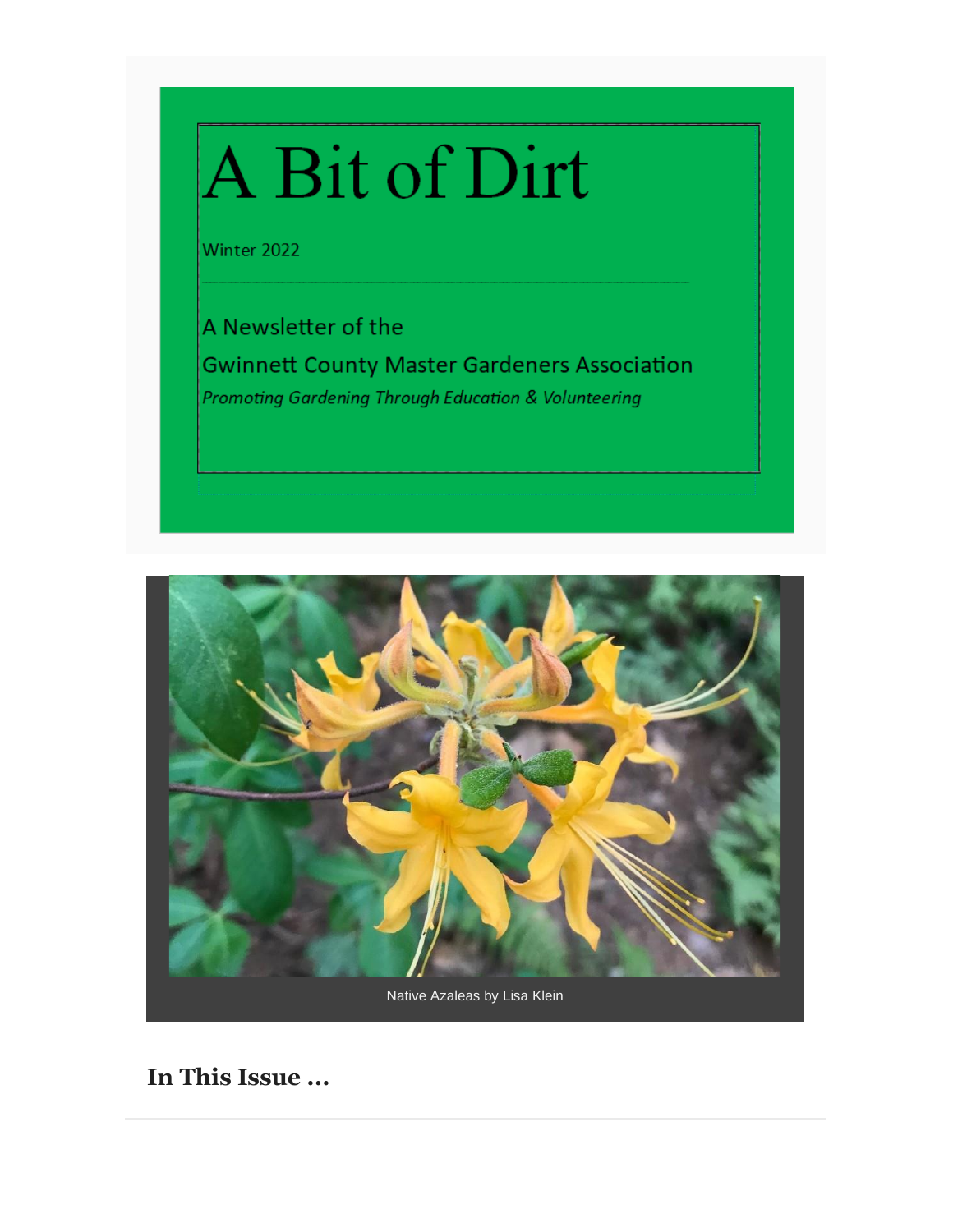From the Editor's Desk Message from the President 2022 Extension Plant Sale Gardening for Beauty and the Environment - Garden Tour Class of 2021 - New Master Gardeners What's living in my compost pile? Garden projects for kids Capturing Our 2021 Master Gardener Hours Holiday Party 2021 Coming Events Bit of Sunshine

\*\*\*\*\*\*\*\*\*\*\*\*\*\*\*\*\*\*\*\*\*\*\*\*\*\*\*\*\*\*\*\*\*\*\*\*\*\*\*\*\*\*\*\*\*\*\*\*\*\*\*\*\*\*\*

#### **From the Editor's Desk.**

Happy New Year! I hope everyone had a wonderful holiday season.

Did you make any New Year's resolutions this year? It's never too late so I'm challenging you to increase your skills and knowledge as a Master Gardener this year. Here are some suggestions for you to try. Take a 6 hour Georgia MGEV Program Advanced Training Program for a Silver (5 modules) or Gold Star (6 modules). Be a MG volunteer at a new project. (Lisa Klein keeps us posted on new volunteer opportunities each week.) Propagate some of your plants for your friends or the GCMGA Plant Sale. You can start simply with doing plant divisions or leaf/stem cuttings or get more ambitious with air layering. Participate in a GCMGA committee if you don't already. I'm working on learning more about winter vegetable gardening and propagation.

I thought I would give you a little update on our Harvest Gwinnett community garden at Vines Park. This has been a real learning experience for me, especially gardening year around. At the end of December/beginning of January, we're picking collards, romaine, broccoli, kale, lettuce, radishes, green onions, sugar snap peas, carrots and cabbage for the Gwinnett County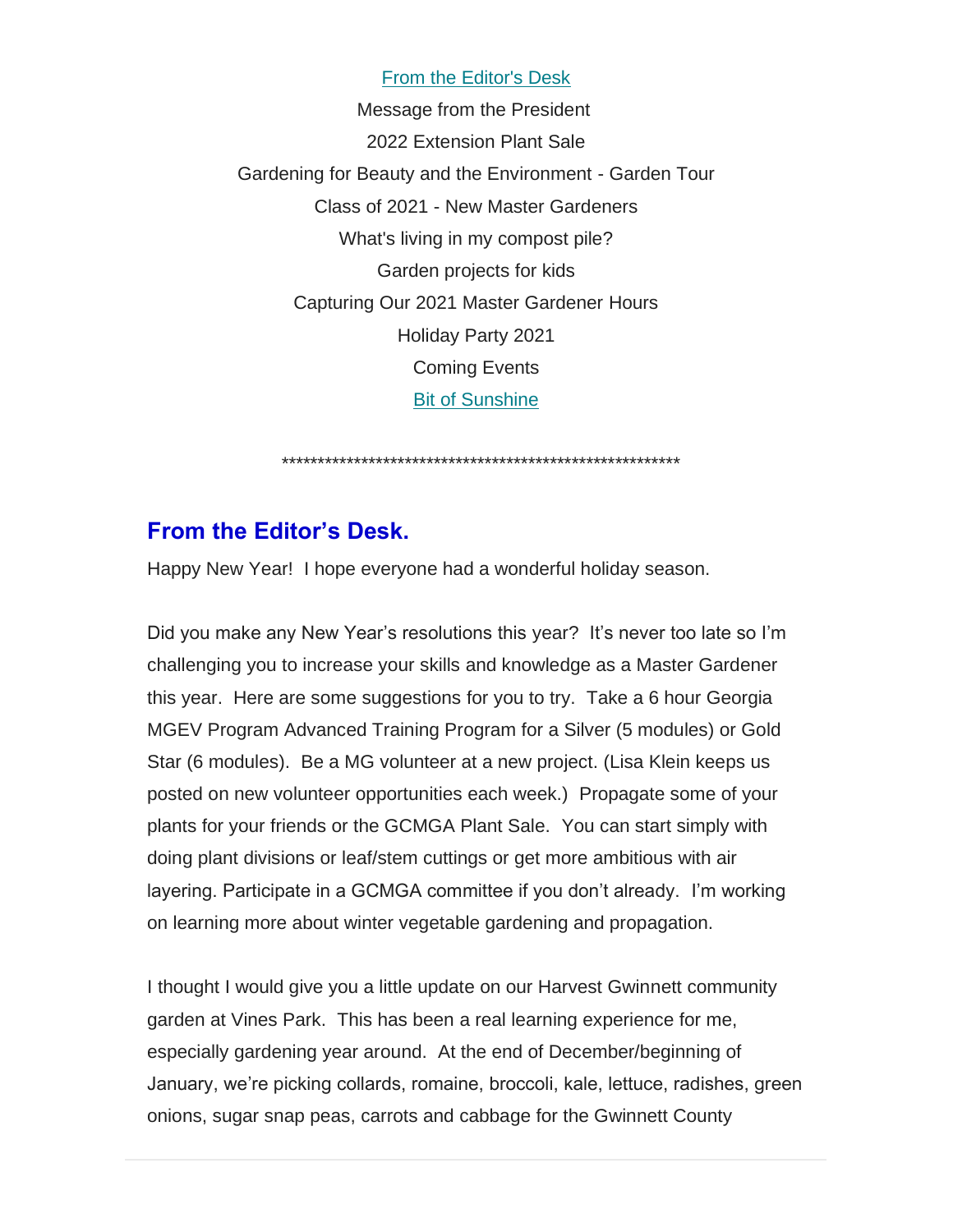Southeast Coop in Grayson. The cold weather, snow and ice this weekend is likely to kill off a lot of the winter garden though. A newly rototilled, 30 ft. x 50 ft. area will definitely help us increase production too. Come out and visit some time.

Be well! Shirley Shirley Bohm, Editor, *Bit of Dirt*

\*\*\*\*\*\*\*\*\*\*\*\*\*\*\*\*\*\*\*\*\*\*\*\*\*\*\*\*\*\*\*\*\*\*\*\*\*\*\*\*\*\*\*\*\*\*\*\*\*\*\*\*

### **Message from the President**

Happy New Year to all GCMGA Members

I'm looking forward to so many events this year. Exciting speakers and meeting together at Bethesda Senior Center, plant digs and the April Plant Sale, the Garden Tour in May, Photo Contest, and much more. So many members have ongoing projects and plans for many new gardens and improving existing gardens. I hope everyone can find a new project to help with and find great volunteer events. We'll continue to monitor CDC guidelines to keep everyone safe. Be sure to renew your membership either online or at the next meeting!

My biggest event this year will be opening my garden for the garden tour May 14, 2022 – I have a long list of things I want to do this winter before that day plus I'm already taking care of plants for the plant sale. **Susan Hanson** and **Jane Trentin** have volunteered to head the Garden Tour Committee and will be getting committees organized for all the many moving parts that make this event so amazing.

This winter also finds me trying some winter sowing of native plant seeds. I've been reading many blogs and articles on the process. I'm going to try using the techniques from [https://wildseedproject.net/how-to-grow-natives-from-seed/.](https://gwinnettmastergardeners.us19.list-manage.com/track/click?u=714bdefef4a5e5b8e1fb78c0c&id=661fdb7ec5&e=eb08b8c5f4) Wild Seed Project is a group in Maine with many published articles and online classes. And even though they are in Maine, their seed starting techniques will work anywhere. I'm combining what I've been learning at GNPS Stone Mountain Propagation Project site with these procedures. I'll keep you posted.



ON THE MAP! Hopefully a few of the seedlings will be ready for the plant sale.

> I've registered our yard at [https://homegrownnationalpark.org/.](https://homegrownnationalpark.org/) We're ON THE MAP!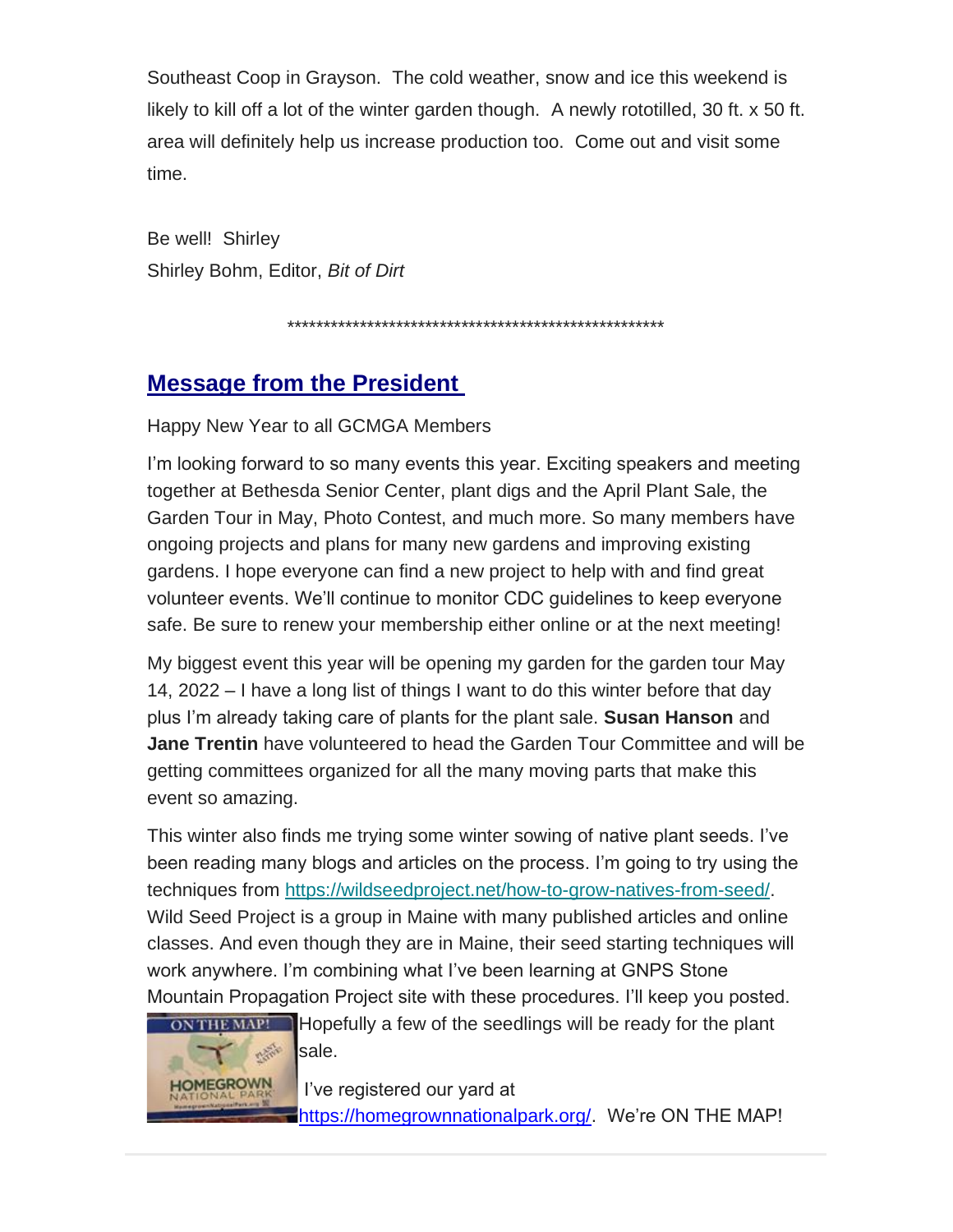This website was founded by **Doug Tallamay** (Nature's Best Hope, etc.) So many resources at this site to help people find plant choices for their specific zip code and with filters for planting site requirements. Lots of articles and links to amazing information for helping us expand the diversity of our own yards. Maybe we should consider ordering and selling signs at our plant sale???

And speaking of plant sale – its time to start digging and potting up plants for the plant sale. If you need pots let me know – there are still a lot behind my shed. Let [Margaret Molyson](mailto:mmolyson@hotmail.com) know if you need to schedule a plant dig. We'll be getting started in January. We're also looking for someone to chair the Garden Art committee – there are still some left-over items from previous sales and a committee needs to be formed to create/find items for sale. Winter is a great time for these indoor activities.

**Bob** and I have been taking advantage of the strangely warm temperatures to get the multitude of bulbs he bought into the ground – he is a bit of a hyacinth fanatic so the front yard should have delightful color and scent this spring. It seems we are usually planting in the extreme cold, so this has been a nice change.

I hope everyone had a wonderful holiday season and got to spend time with family and friends. Continue to be careful out there and stay healthy! Spring is coming!!!

Happy New Year

#### **Lynda Pollock**

2022 President GCMGA

\*\*\*\*\*\*\*\*\*\*\*\*\*\*\*\*\*\*\*\*\*\*\*\*\*\*\*\*\*\*\*\*\*\*\*\*\*\*\*\*\*\*\*\*\*\*\*\*\*\*\*\*\*\*\*\*

#### **2022 Extension Plant Sale.**

Check out all the fruits and ornamentals available through the 2022 Extension Plant Sale [\(GCGA.us/PlantSale\).](https://gwinnettmastergardeners.us19.list-manage.com/track/click?u=714bdefef4a5e5b8e1fb78c0c&id=720c4e2fd7&e=eb08b8c5f4) Send in your check and order form by mail to the Extension Office before Friday, March 4, 2022. Pickup and center-of-thering bonus sale is on Thursday, March 17, 2022 from 9:00 am to 5:45 pm at the Gwinnett County Fairgrounds. Contact **Lisa Klein** in the Extension Office at 678-377-4010 for more information.

\*\*\*\*\*\*\*\*\*\*\*\*\*\*\*\*\*\*\*\*\*\*\*\*\*\*\*\*\*\*\*\*\*\*\*\*\*\*\*\*\*\*\*\*\*\*\*\*\*\*\*\*\*\*\*\*\*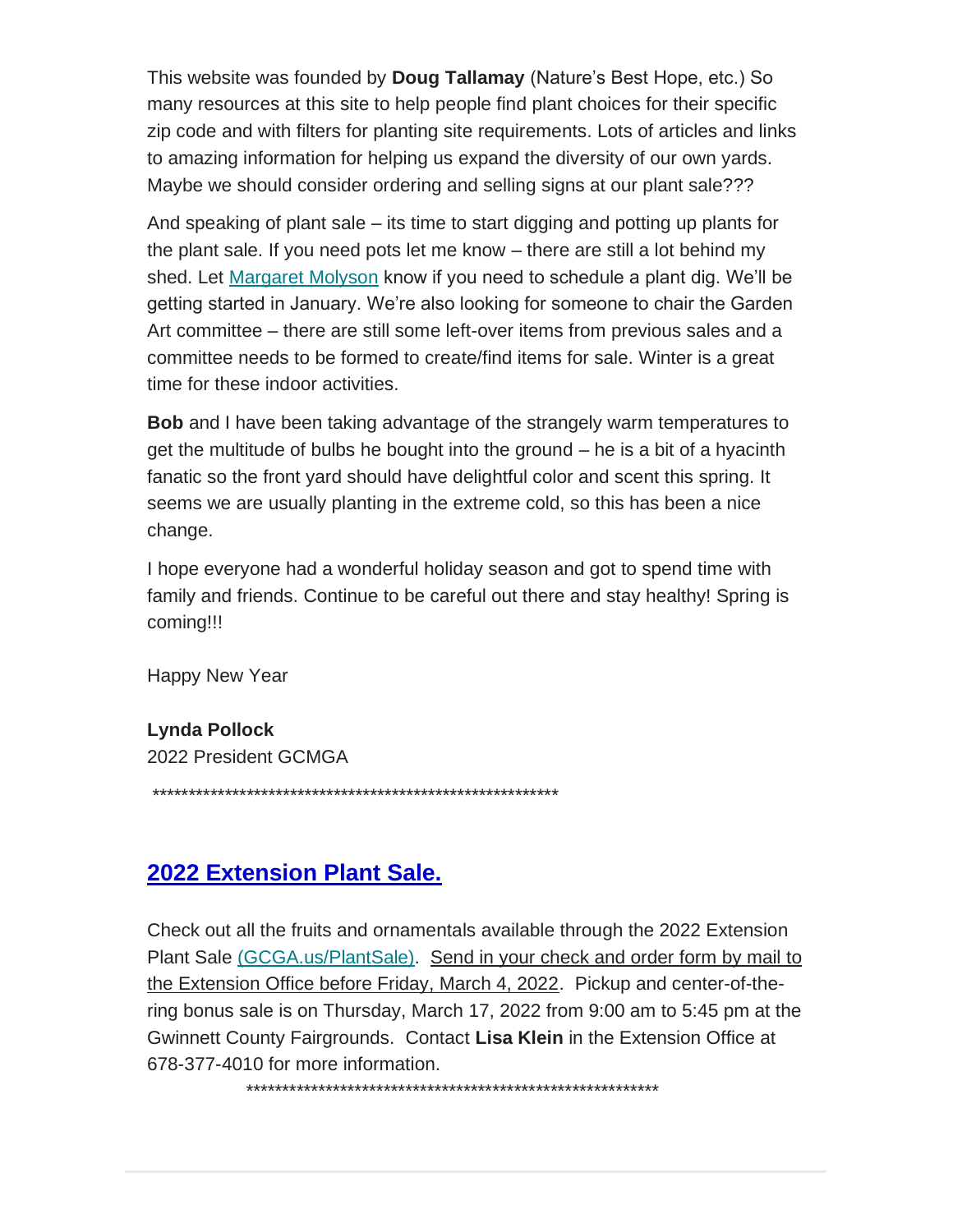## **Gardening for Beauty and the Environment - Garden Tour.**

The next GCMG Garden Tour will be held on Saturday, May 14, 2022, from 10 am to 4 pm. Six gardens will be featured including a Community Garden, a brewery with grounds maintained by Master Gardeners and four home gardens. The theme for our upcoming tour will be "Gardening for Beauty and the Environment" with gardens featuring plants that provide food for wildlife (including pollinators) as well as plants that provide food for humans!

The home garden hosts on the tour would all welcome some help readying their gardens for the tour. If you would like to be a "garden angel" and learn from some fantastic home gardeners by helping them in their gardens you can earn MG hours while playing in the dirt with them. Two are in Lilburn **(Lynda** and her neighbor **Kelly**), one is in Lawrenceville (**Jane**), one is in Snellville (**Wes**) and one is in Duluth (**Mary Ann**). Some of them will probably have plants to share.

To volunteer, please contact them directly to set up best times for you and for them. The hope is that garden angels will then be willing to serve as docents or guides on the day of the tour for one of three 2 hour shifts. An additional perk will be that as a garden angel/docent, you will be free to visit the rest of the gardens on the tour gratis either before or after your shift.

Here is how to reach each gardener on the tour:

**Lynda Pollack** [robert9811@att.net](mailto:robert9811@att.net)

**Kelly Brzozowski** [tripleharp@gmail.com](mailto:tripleharp@gmail.com)

**Jane Matthews** [matthews646@att.net](mailto:matthews646@att.net)

**Wes Nettleton** [Wesnet50@gmail.com](mailto:Wesnet50@gmail.com)

**Mary Ann Hindes** [mhindes@bellsouth.net](mailto:mhindes@bellsouth.net)

Submitted by **Jane Trentin**, Garden Tour Committee Chair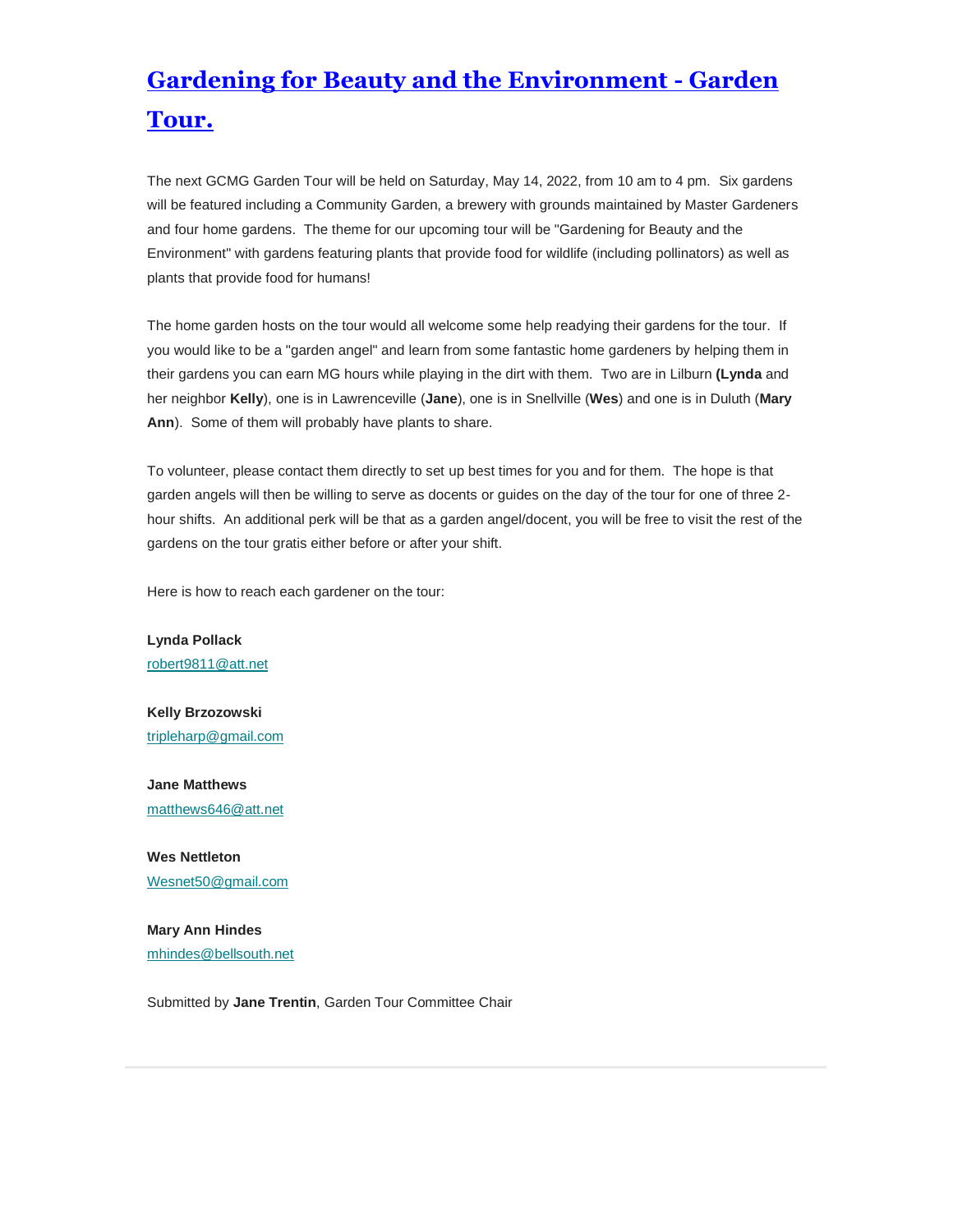\*\*\*\*\*\*\*\*\*\*\*\*\*\*\*\*\*\*\*\*\*\*\*\*\*\*\*\*\*\*\*\*\*\*\*\*\*\*\*\*\*\*\*\*\*\*\*\*\*\*\*\*\*\*\*\*\*\*\*\*\*\*\*\*

## **Class of 2021 - New Master Gardeners!**

Congratulations to the following new 2021Gwinnett Master Gardener interns! Make an opportunity to get to know them and invite them to visit your volunteer projects.

> **Judith Adams Marilyn Davis Eugenia George Kelley Hanada Joe Kong Sonja Lee Cindy Lubowicki Larry Nicastro Melissa Olsson Sharon Palmer Deputy Wyld Perez Dolores Romero-Stewart Jim Saleh** \*\*\*\*\*\*\*\*\*\*\*\*\*\*\*\*\*\*\*\*\*\*\*\*\*\*\*\*\*\*\*\*\*\*\*\*\*\*\*\*\*\*\*\*\*\*\*\*\*\*\*\*\*\*\*\*\*\*\*\*\*\*\*\*\*

## **What's living in my compost pile?**

A compost pile with its warm temperature, nutrients, moisture and plenty of oxygen is an ideal environment for composting organisms. Here's what's living in your compost pile.

**Primary level consumers** eat organic residues. About 80-90% of all microorganisms in a compost pile are bacteria with the remaining being fungi (molds, yeasts) and actinomycetes (organisms intermediate between bacteria and true fungi). Invertebrates such as millipeds, sow



bugs ("rolly-pollies"), snails and slugs also shred and eat the plant material. Many kinds of worms such as earthworms, nematodes, red worms and potworms eat decaying vegetation and microbes and excrete compounds that enrich compost (worm castings). Their tunneling aerates the compost and their feeding increases the surface area of **Forganic matter for microbes to act on.** 

**Secondary level consumers** eat primary consumers. They include springtails, some mites, feather-winged beetles, nematodes, protozoa and soil flatworms. These predators are mostly incidental to the composting process and take advantage of the smorgasbord of primary consumers present.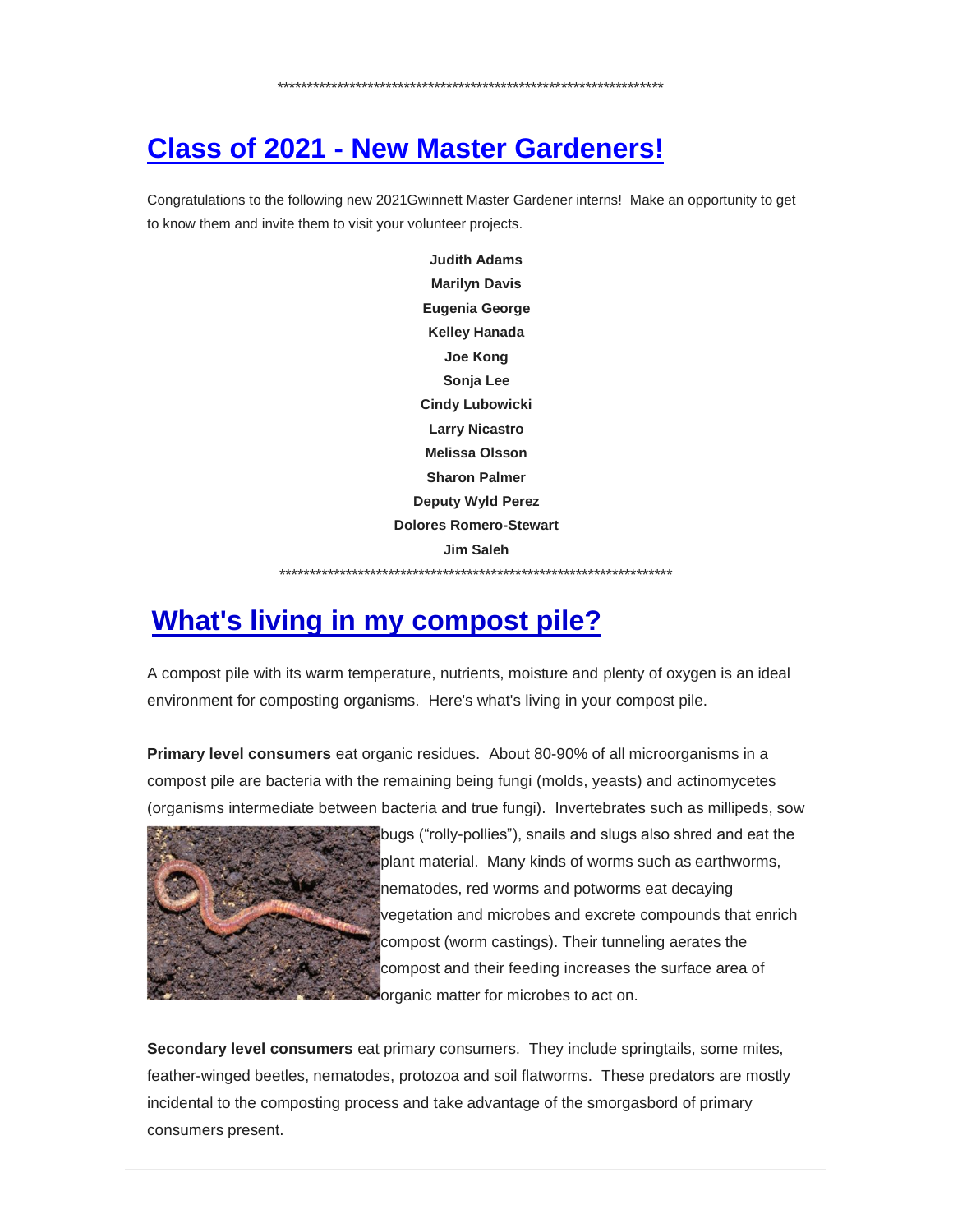**Tertiary level consumers** such as centipedes, predatory mites, rove beetles, some ants and carabid beetles eat secondary consumers. They are common in compost piles. Ant colonies are often a sign of dry conditions in the pile. Many of these insects increase airflow with their tunnels.

**Rotten egg odor in compost.** A lack of oxygen in the pile allows anaerobic microorganisms to take over and release hydrogen sulfide which smells like rotten eggs. Turn the pile to introduce more oxygen.

**Pile doesn't seem to heat up or compost.** It may contain too much "browns" (dead leaves, straw, manure). Decomposition occurs at a slower rate as less heat is generated. Add more "greens" (cut grass, fruit & vegetable waste, coffee grounds).

**Compost smells like ammonia.** There is an excess of nitrogen ("greens") in the pile. Spread out the compost to allow the ammonia to vaporize or add more "browns" and mix well. **Flies around the compost pile.** If fruit flies and other flies are a problem kitchen waste is often too close to the surface and attracts the flies. Bury your plant food waste under more "browns."

Submitted by **Shirley Bohm**,

\*\*\*\*\*\*\*\*\*\*\*\*\*\*\*\*\*\*\*\*\*\*\*\*\*\*\*\*\*\*\*\*\*\*\*\*\*\*\*\*\*\*\*\*\*\*\*\*\*\*\*\*\*\*\*\*\*\*\*\*\*

#### **Garden Project for Kids.**

School gardens are not the only place where kids can learn and enjoy plants and growing things. You can create all kinds of experiences, spaces and ideas for children's play and open up their imaginations. Here are some ideas for kids for all seasons and for all ages. Spring break is coming up and some of these make great projects for the kids/grandkids.

- 1. **Create a fairy garden.** Any available space will work a hidden corner of the garden, a window box or a planter. Use "found" items such as moss, popsicle sticks, twigs, tiny plants ("toe ticklers"), pebbles, miniature bulbs, gourds for houses, etc.
- 2. **Make a puddling area for butterflies.** Sand and stones in a plant pot saucer work well near your flower garden. Butterflies like slices of orange tool.
- 3. **Make an insect hotel.** Collect different diameter hollow plant stems and tie them together with twine. Hang the bundle from a tree branch then watch to see if any stems become sealed off when bees lay their eggs.
- 4. **Make a cookie cutter bird seed ornament for outside.** Cut shapes from leftover bread, brush with beaten egg white and press with bird seed to cover. Place on a cookie sheet and bake in a  $350^{\circ}$ F oven for 10 minutes.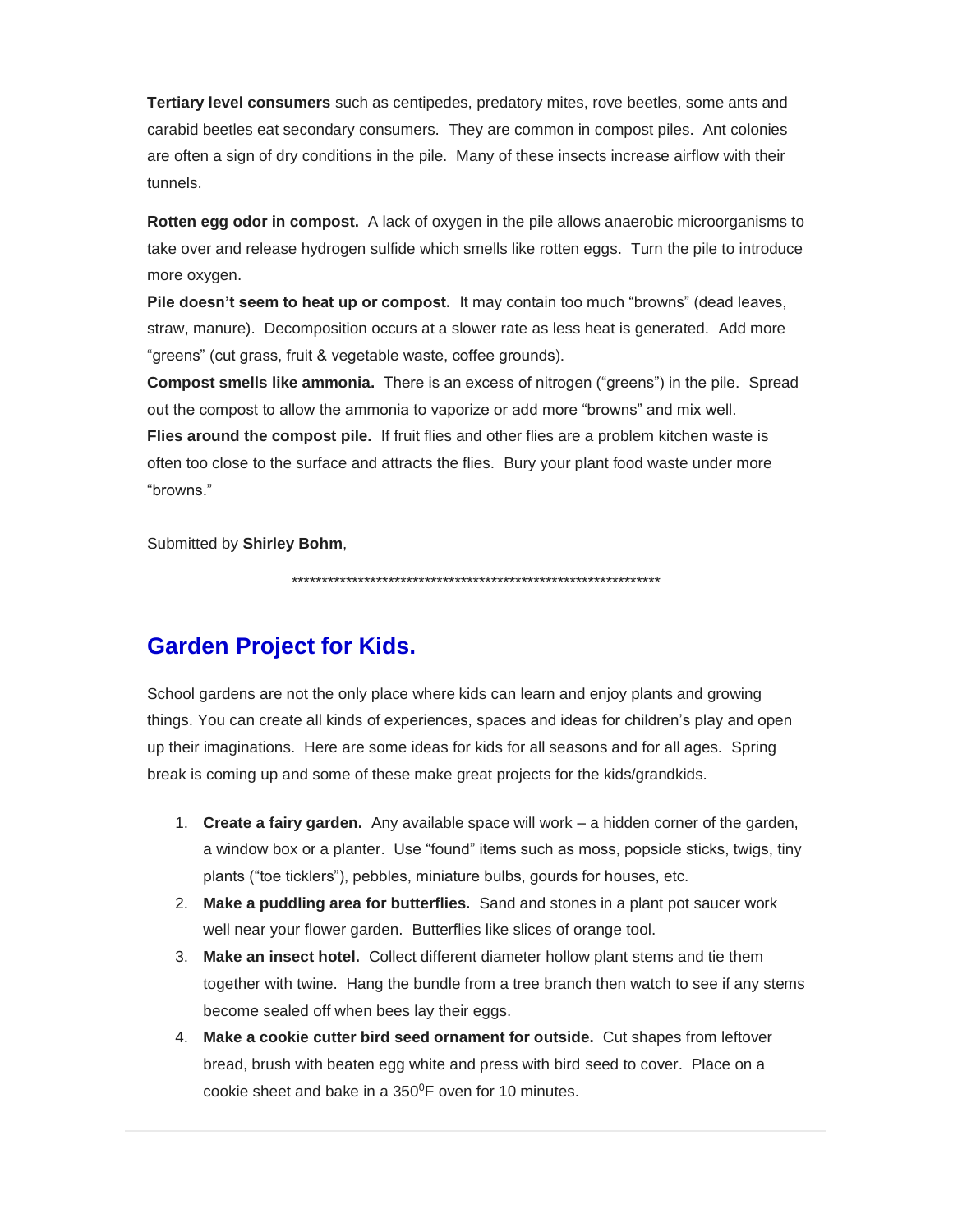- 5. **Paint garden labels for the garden.** Let children use acrylic paints to decorate labels or rocks for your vegetable or herb garden or your landscape. This also give you a chance to start teaching them how to identify different plants.
- 6. **Count the "critters" in a bucket of garden soil or fresh compost.** Look for roly polies, earthworms, pill bugs, beetles and more. Explain how they help break down all the organic matter in the soil to make nutrients available for new plants and aerate it to allow oxygen and water to enter more easily.
- 7. **Visit a state park or botanical garden to look for spring flowers.** Take along a wildflower guide to identify what you see.
- 8. **Grow microgreens.** Many varieties of microgreens such as sunflower, radish, broccoli or watercress can pop up in a week or less. Growing them can not only hold kids' interest but also encourages them to taste and enjoy their greens.
- 9. **Make a garland of fruits for the birds.** Uncooked cranberries or dried fruits, both of which are easy to keep on yarn or string make a good garland. When the kids are done, drape the garland on a tree and watch the birds dig in.
- 10. **Collect leaves and flowers.** Collect interesting plant materials to put in a picture frame, placemat or bookmark. Put them in a plant press with alternating layers of plant material and absorbent newspaper or blotting paper sandwiched between sheets of cardboard then weigh this down. They will dry in about 2 weeks to be displayed as you like.



Submitted by **Shirley Bohm,**

\*\*\*\*\*\*\*\*\*\*\*\*\*\*\*\*\*\*\*\*\*\*\*\*\*\*\*\*\*\*\*\*\*\*\*\*\*\*\*\*\*\*\*\*\*\*\*\*\*\*\*\*\*\*\*\*\*\*\*\*\*\*\*

#### **Capturing Our 2021 Master Gardener Hours.**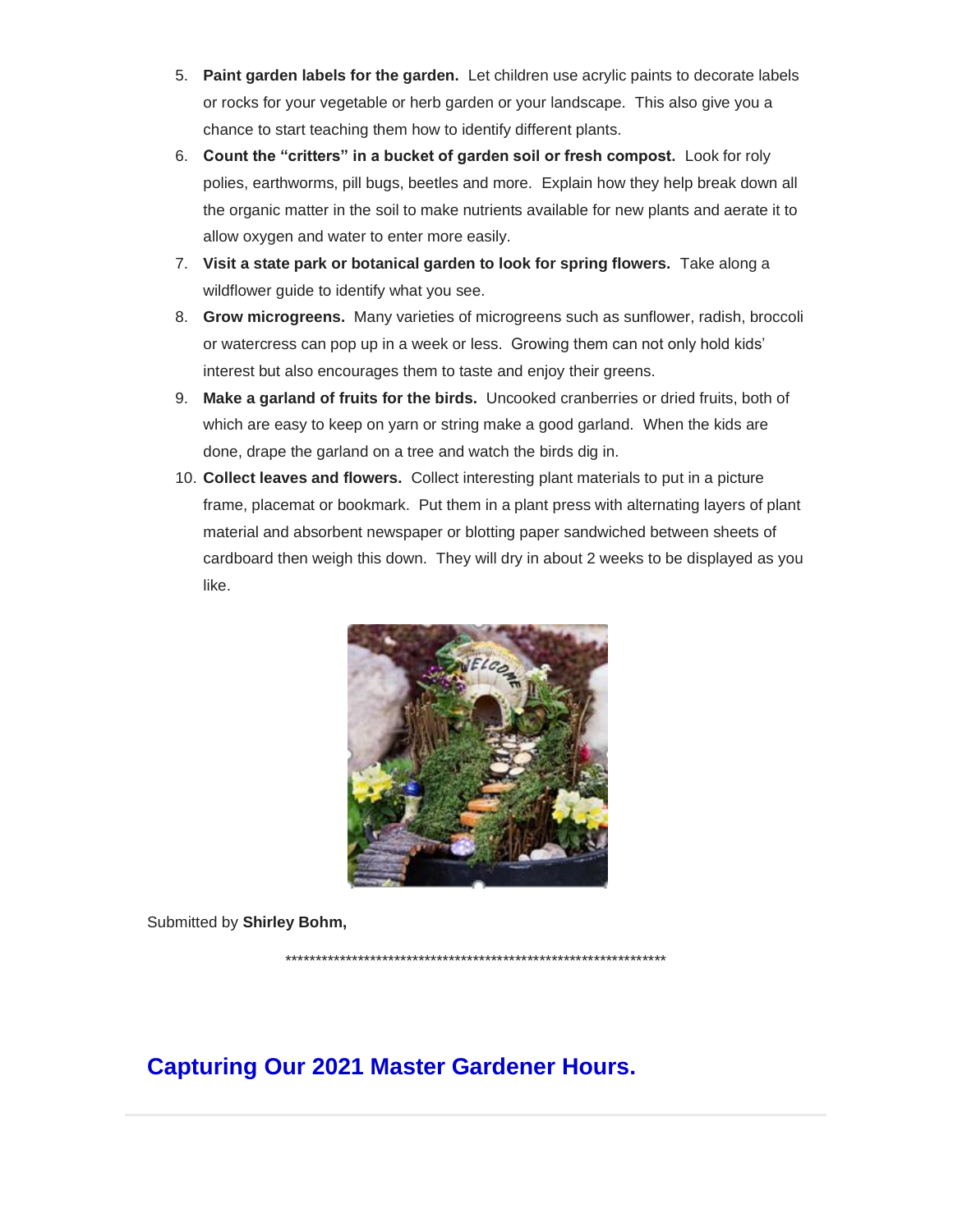According to the official Georgia Master Gardener Handbook, each Master Gardener Extension Volunteer (MGEV) needs to complete 50 hours of educational based service their first year and then a minimum of 25 hours every year thereafter. There are many ways to get those volunteer hours, including helping the local Cooperative Extension office with events and projects, creating projects of their own and helping with existing MGEV projects. UGA Extension then collects all of this valuable information through [MGlog.com](https://gwinnettmastergardeners.us19.list-manage.com/track/click?u=714bdefef4a5e5b8e1fb78c0c&id=8aae1c4c89&e=eb08b8c5f4)  and compiles it into an annual report that shows the tremendous impact we make statewide as MGEV volunteers. Sections of this report showcase the types of projects we help with; the hours we give and the number of people we reach, providing a roadmap to our story as master gardener volunteers.

⇖

In 2021, the Gwinnett MGVE's contributed over 13,000 hours and contacted more than 15,000 people! We had almost 130 active projects in 2021, including more than 30 schools; 30 plus demonstration gardens, 18 community gardens and miscellaneous other projects located throughout Gwinnett County. Activities vary within the volunteer community but can include speaking at garden clubs and church groups; answering questions at Extension events with Ask a Master Gardener tables; growing vegetables at community gardens for local food co-ops; taking in crops and judging them during the Gwinnett County Fair; donating plants or loading cars at the Gwinnett County Master Gardener Association (GCMGA) plant sale and educating the public by showcasing theme gardens at the GCMGA Garden Tour. As master gardeners we have weeded, raked, pruned, mulched, sowed seeds, and dug holes. We have spoken to over a thousand friends and neighbors about voles, planting times, and tomato end rot. This is the life of a master gardener and one we are proud to share.

This year has a promising start. Along with all the community gardens, demonstration gardens, and school gardens, we can look forward to the county extension plant sale, the GCMGA plant sale, the Garden Tour, and Farmer's Markets. What a great way to see old MG friends and meet new ones. I can't wait!

Be sure to capture your hours and contacts as you go!

Submitted by **Karen McGinty**, MGEV

\*\*\*\*\*\*\*\*\*\*\*\*\*\*\*\*\*\*\*\*\*\*\*\*\*\*\*\*\*\*\*\*\*\*\*\*\*\*\*\*\*\*\*\*\*\*\*\*\*\*\*\*\*\*\*\*\*\*\*\*\*\*\*

#### **2021 GCMGA Holiday Party.**

A good time was had by all! Were you there? While COVID put a damper on some of our activities, we still found time to socialize and share some holiday spirit.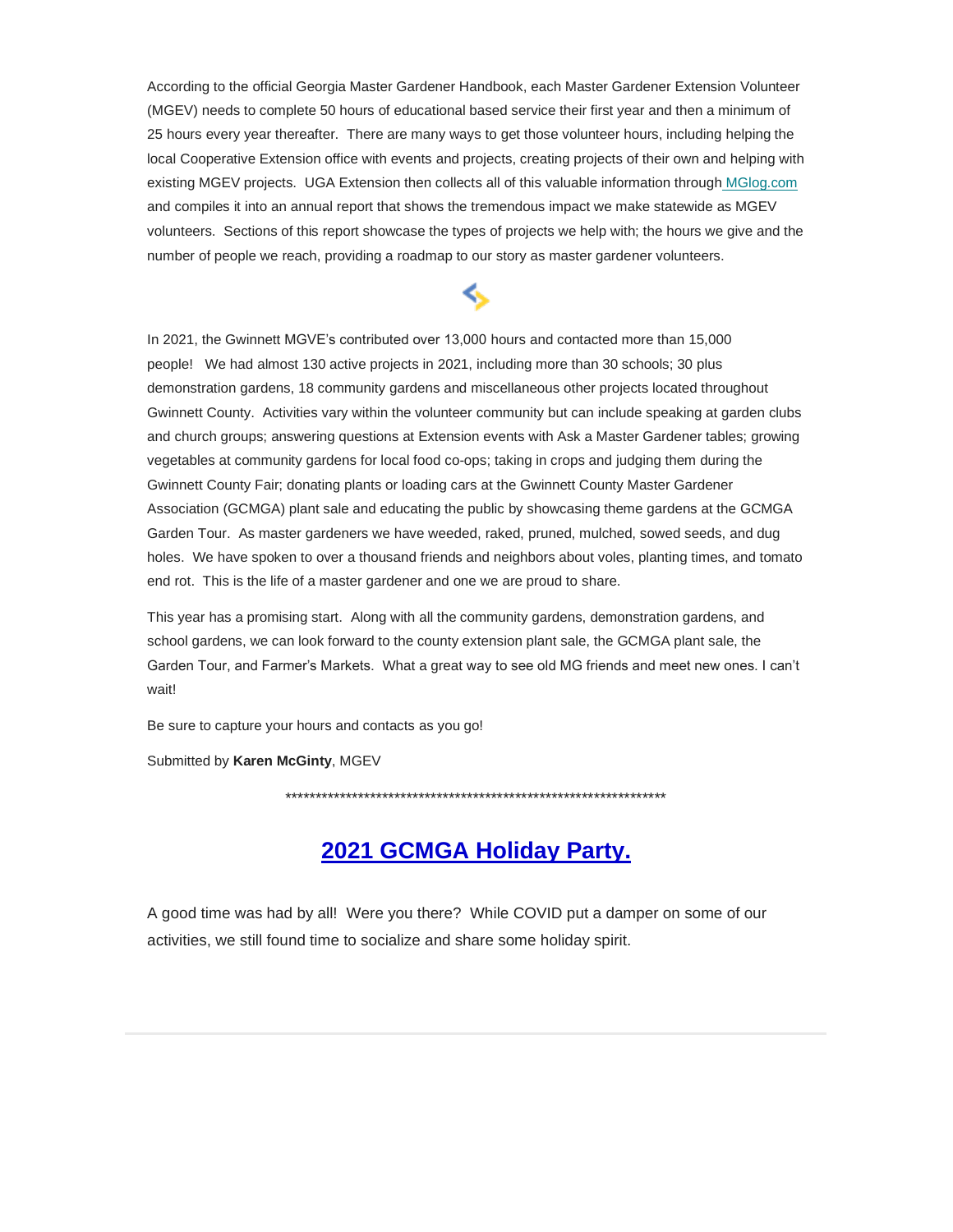

Photos by **Freda Steward**, MGEV, Historian \*\*\*\*\*\*\*\*\*\*\*\*\*\*\*\*\*\*\*\*\*\*\*\*\*\*\*\*\*\*\*\*\*\*\*\*\*\*\*\*\*\*\*\*\*\*\*\*\*\*\*\*\*\*\*\*\*\*\*\*\*\*\*

## **Coming Events!**

**Jan. 17**, 11:30 am, GCMGA Mtg., Bet Sobon, "Roses," Bethesda Sr. Center

**Feb. 21**, 11:30 am. GCMGA Mtg., Dr. Tim Smalley, Georgia's Heritage of Trees, Bethesda Sr. Ctr.

**March 14**, 10:00 am - 12:00 noon, GCMGA Executive Committee Mtg. (closed), Extension **Office** 

**March 21**, 6:30 pm, GCMGA Mtg., Speaker TBA, Bethesda Sr. Center

**April 11**, 10:00 am - 12:00 noon, GCMGA Board Mtg., (open), Extension Office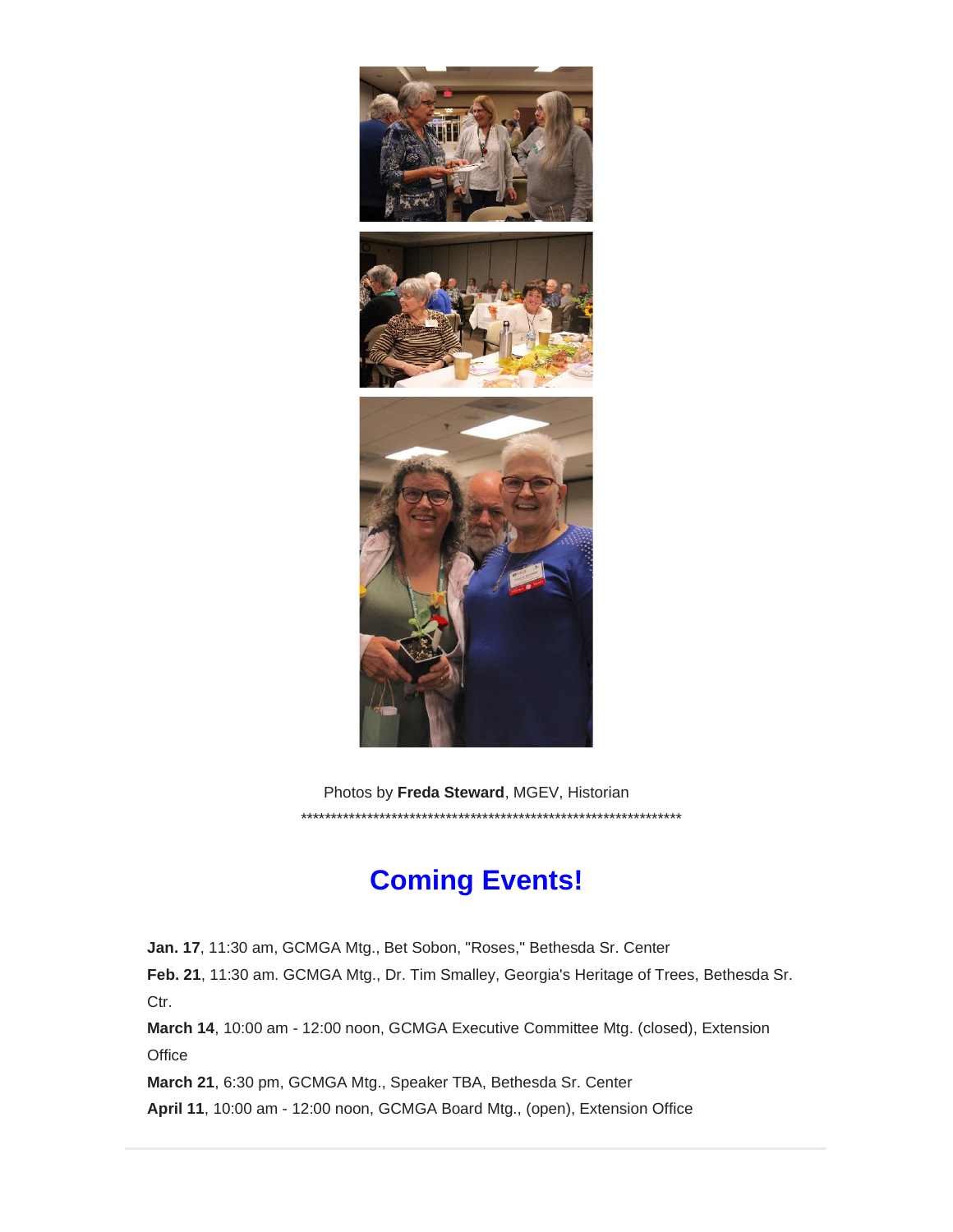**April 18**, 6:30 pm, GCMGA Mtg., Harvest Gwinnett, Bethesda Sr. Center **April 29**, 2:00 - 4:00 pm setup, 4:00 - 6:00 pm plant delivery, Plant Sale Setup, Lilburn Library **April 30**, 9:00 am - 2:00 pm, GCMGA Plant Sale, Lilburn Library **May 14**, 10:00 am - 4:00 pm, GCMGA Garden Tour - "Garden for Beauty and the Environment"



*Bit of Sunshine*

**Winter Vegetables** – Are you looking for a new way to serve Brussel sprouts? Here's a recipe that makes a bright and refreshing salad that is quick and easy to put together.

#### **Brussel Sprout Salad.**

- 4 c. Brussel sprouts, coarsely chopped
- ¼ c. extra virgin olive oil
- ¼ c. fresh lemon juice
- 1/3 c. dried cranberries
- ½ c. grated Parmesan cheese
- s & p to taste

Wash Brussel sprouts and cut ends and dead leaves off. Coarsely chop. Stir olive oil, lemon juice, dried cranberries and chopped almonds together and pour over sprouts. Add salt, pepper and grated cheese and stir.

# **Helpful Hints!**

- Soil temperature. Find the soil temperature at 2 inches before you plant your spring crops. Germination and safe planting depends on soil temperature. There is a website that tells you the 2 inch soil temperature [\(georgiaweather.net\)](https://gwinnettmastergardeners.us19.list-manage.com/track/click?u=714bdefef4a5e5b8e1fb78c0c&id=690d03a099&e=eb08b8c5f4). Click on soil temperature under Calculator on the tool bar to locate the nearest weather station. Set the date for the previous week and US for Fahrenheit degrees.
- Quick soil pH test. Most plants require a pH level of 6.0 to 7.5 to do well. For a "quick and dirty" test for your soil's acidity, get one cup of soil from your garden. Then divide it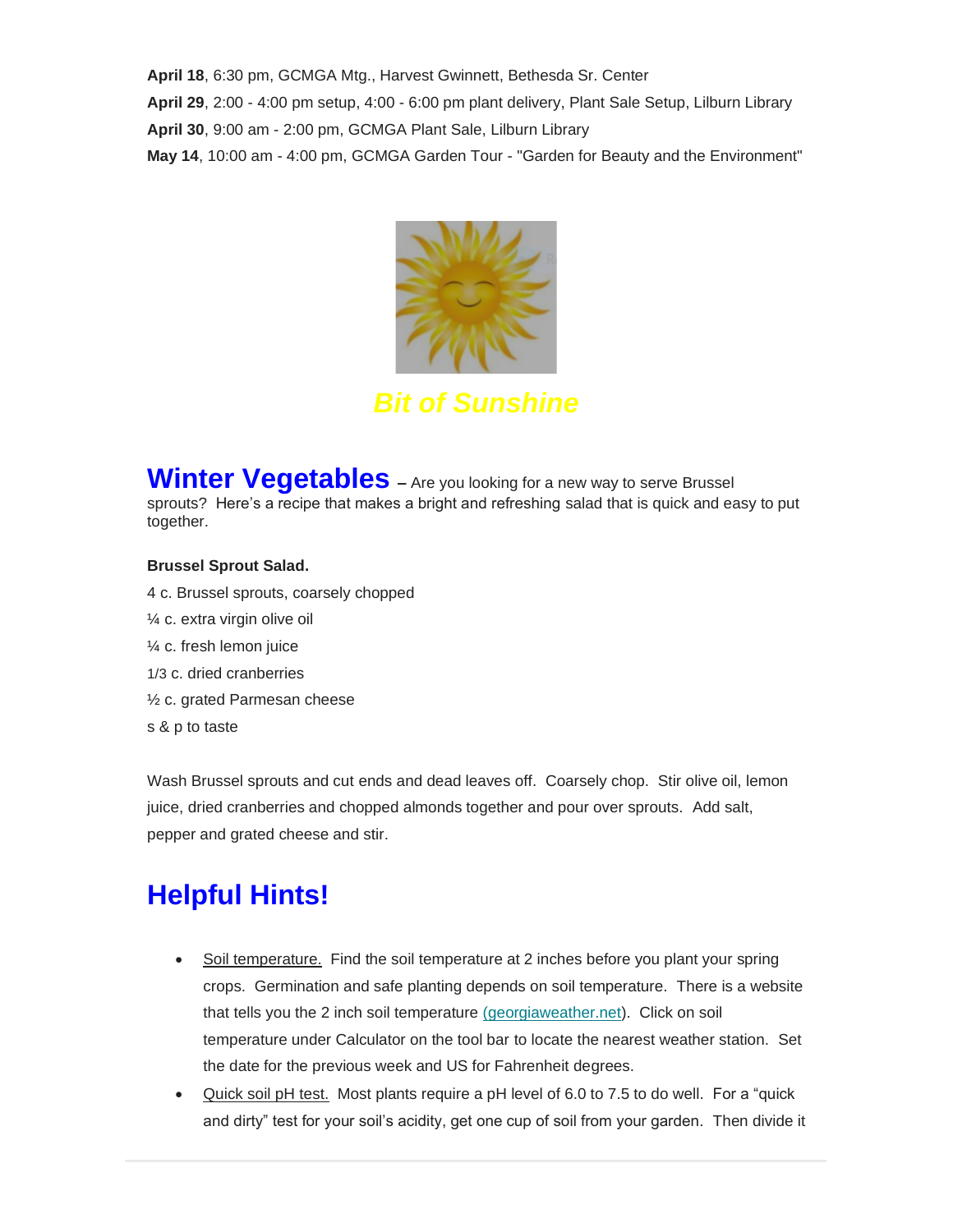into two containers. Add a half cup of vinegar to one of the containers. If it fizzes, it is probably alkaline (7.0 or more). If it doesn't, however, put a half cup of baking soda and some distilled water into the other container. If this fizzes, it is acidic. If there is no reaction, the pH is just right. For a more accurate reading of your soil pH, have a soil test done through the Extension Office.

• Our bird friends. Winter is a good time to help birds get ready for nesting season. Inspect birdhouses to make sure they're firmly mounted. Clean their feeders and once dry, fill them with fresh seed. Give birdbaths a good scrubbing and refill with clean water. Finally, make a pile of nesting materials (short pieces of string or yarn, dry moss or dry grasses, dryer lint) and place it in a wire suet cage or large mesh bag hung in trees so they can reach it easily.

## **Did you know?**

- Which pepper is the hottest in the world?
	- o T Pot Douglah
	- o Carolina Reaper
	- o Trinidad Moruga Scorpion
	- o
	- o Ans. The Carolina Reaper. Pepper heat is measured in Scoville heat units (SHUs). A standard tobasco pepper is 30,000 to 50,000 SHUs. The Carolina Reaper is just a bit more than that at 2.2 million SHUs. Now that's fire!
- Here are some common all natural/organic fertilizer options that are readily available. The average N-P-K values are provided. Flowers, fruiting plants and vegetables all require a sufficient supply of phosphorus along with nitrogen and potassium. Blood meal and fish emulsion provide the high nitrogen needs of leafy vegetables such as lettuce chard and spinach. Blood meal also lowers the soil's pH slightly while wood ash raises the pH.
	- o Nitrogen
		- Blood Meal (12-0-0)
		- Cottonseed Meal (6-.4-1.5)
		- Fish Emulsion (5-2-2)
		- Soybean Meal (7-2-2)
	- o Phosphorus
		- **Bat Guano (3-10-1)**
		- Bone Meal (3-15-0)
		- Soft Rock Phosphate (0-18-0)
	- o Potassium
		- Alfalfa Meal (2-1-2)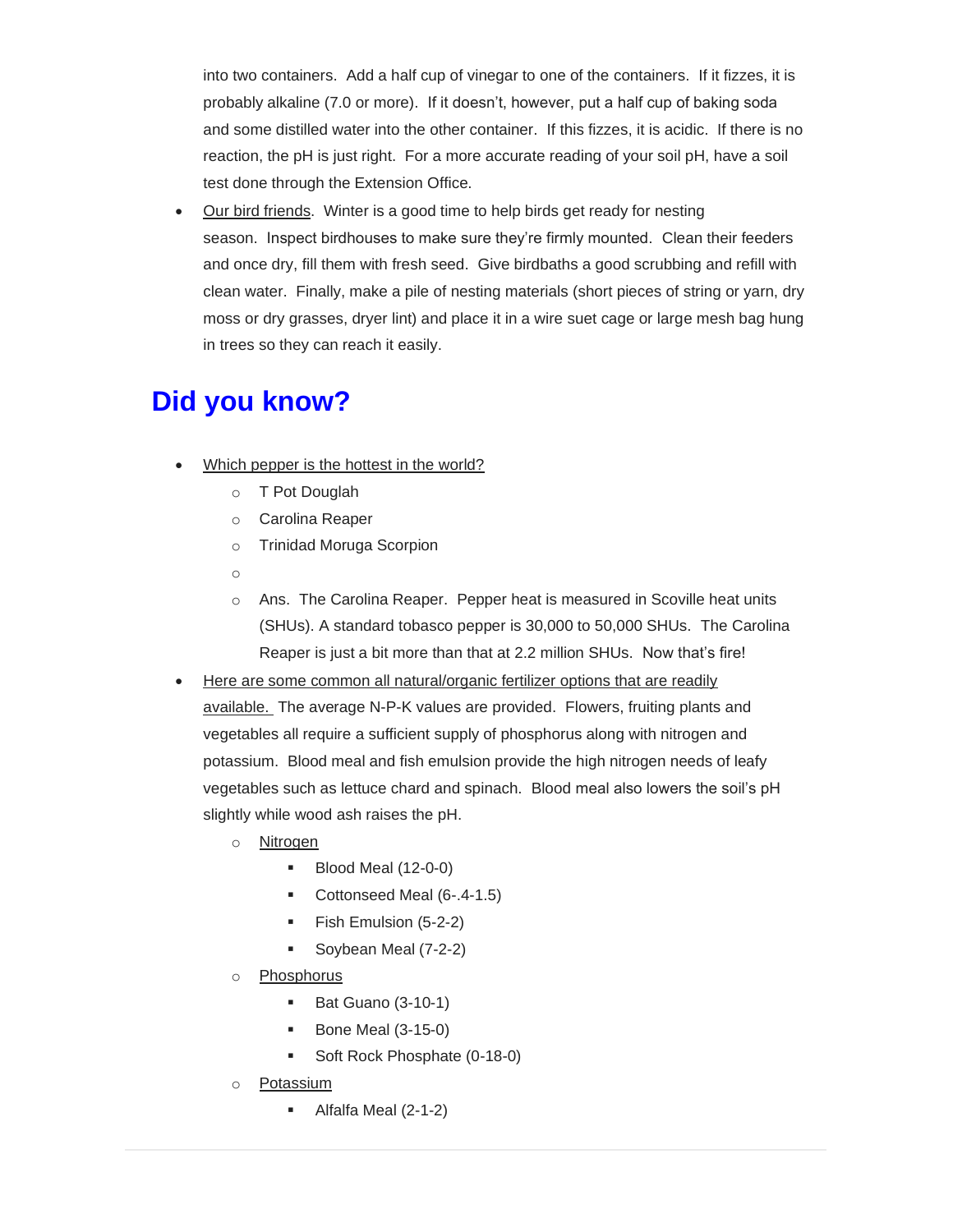Kelp Powder (1-0-4)

# **Keep us laughing!**

- You see me once in June, twice in November and not at all in May. What am I? (The letter "e.")
- Why couldn't the green pepper practice archery? (Because it didn't habanero.)
- I was taking care of my landlord's garden last summer while they were away on a 2 month vacation when I noticed a wilted container plant with a "tomato" marker. Not wanting the plant to die on my watch, I got my fertilizer and watering can out and started nursing it back to health. By the time they returned, the plant was about 5 feet tall and very lush. I proudly showed them the plant but my happy grin soon disappeared when my landlord pointed out what I thought was a tomato plant was nothing more than the healthiest weed in the garden.
- Sign on a stone: "If this rock is wet….it's raining. If it's moving……it's an earthquake. If it's white……it's snowing. If it's not here…….it's stolen."
- A person of words and not deeds is like a garden full of weeds.
- Real gardeners buy at least ten thousand plants in the course of a lifetime without having the least idea of where they will put any of them when they get home.
- Roses are red, violets are blue. I'm just telling you gardening facts.
- What is 3/7 chicken 2/3 cat and 2/4 goat? (Chicago)
- What can't be put in a sauce pan? (It's lid)

## **Botanical Terms Challenge.**

Provide the term which is defined by each of the following 10 items. The answers are at the bottom of the Botanical Challenge.

1.\_\_\_\_\_\_\_\_ wing-like seeds of big leaf maple and box elders that fly through the air with a helicopter-like motion.

2.\_\_\_\_\_\_\_\_ vegetative sprouts or cuttings from sweet potatoes that are used to replant another crop.

3.\_\_\_\_\_\_\_\_ charcoal that is produced by pyrolysis of biomass in the absence of oxygen to transform biomass carbon into a more stable form and used to stimulate plant growth.

4.\_\_\_\_\_\_\_\_ this is the fibrous, inner shell of the coconut, used as a replacement for peat or perlite.

5.\_\_\_\_\_\_\_\_ excrement generated by the larval stage of an insect, often with a specific color and appearance.

6.\_\_\_\_\_\_\_\_ stage of development of an insect between moults as it develops from the egg to